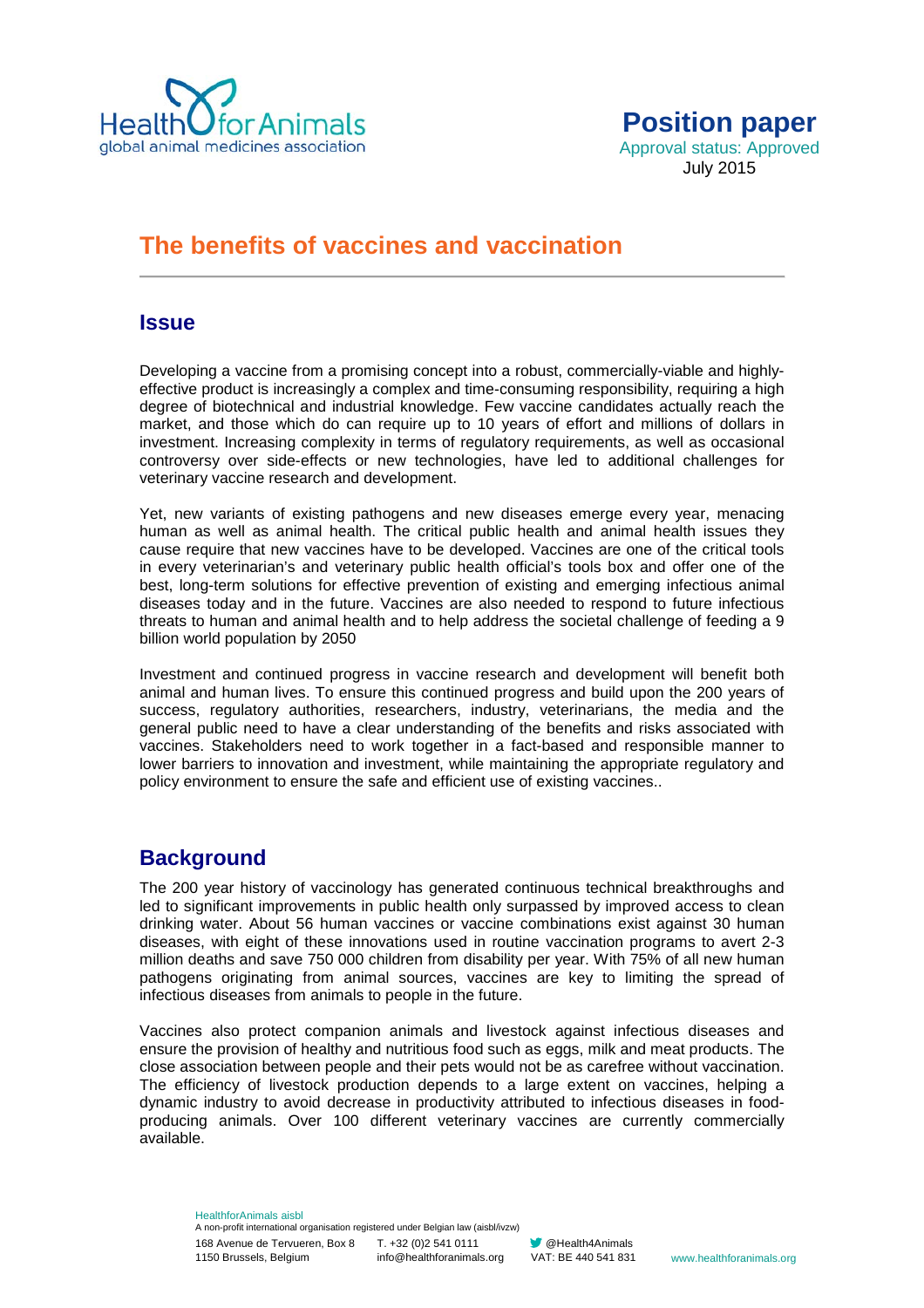## **Position**

The portfolio of animal health companies contain a variety of veterinary products ranging from medicated feeds, anti-infectives, vaccines, parasiticides and other pharmacological preparation like sedatives or pain medicines. Collectively, they meet the needs of the veterinary community to better secure animal health of domestic and production animals in developed and emerging countries.

Vaccines are indispensable tools to prevent potentially dangerous infectious diseases and to maintain animal welfare and the productivity of animal protein production. They can also help to protect the health of people from zoonosis and agriculture-based economies against major infectious animal epizootics. In 2013, vaccines accounted for 6 billion USD or 26% of the global animal health industry turnover of 22.9 billion USD (Vetnosis 2013)

#### **Vaccines:**

- 1) are an effective, convenient and easy to administer health intervention that protect animals and humans against the potential dangers of many infectious diseases.
- 2) are the second reason for a spectacular decrease of human mortality in the 20th century after clean drinking water and one of the most cost-effective health achievements of modern times.
- 3) stimulate the animal's own defence system and prepare the animal to better resist the impact of a pathogenic microorganism it may encounter later in life.
- 4) prevent occurrence of specific infectious animal diseases and suffering in animals.
- 5) are an efficient means to prevent the transmission and the spread of contagious animal diseases from animals to people and from animal to animal.
- 6) are generally safe and efficient and only occasionally cause severe side effects.
- 7) may improve the efficiency of conversion of food and water into animal proteins and other essential nutrients.
- 8) contribute to the prevention and control of infectious animal diseases epidemics and protect farmers and governments against the waste of critical agricultural resources and severe financial losses
- 9) support establishment of good animal welfare standards, which in turn contribute to improved overall herd health, increased production efficiency, lower veterinary costs, less use of medication, safer food chains by decreasing the incidence of food borne illness
- 10) are part of veterinary public health policies and the result of robust evaluation by medicines regulatory authorities.
- 11) are developed and produced according to safety and quality standards similar to those applied to human vaccines.